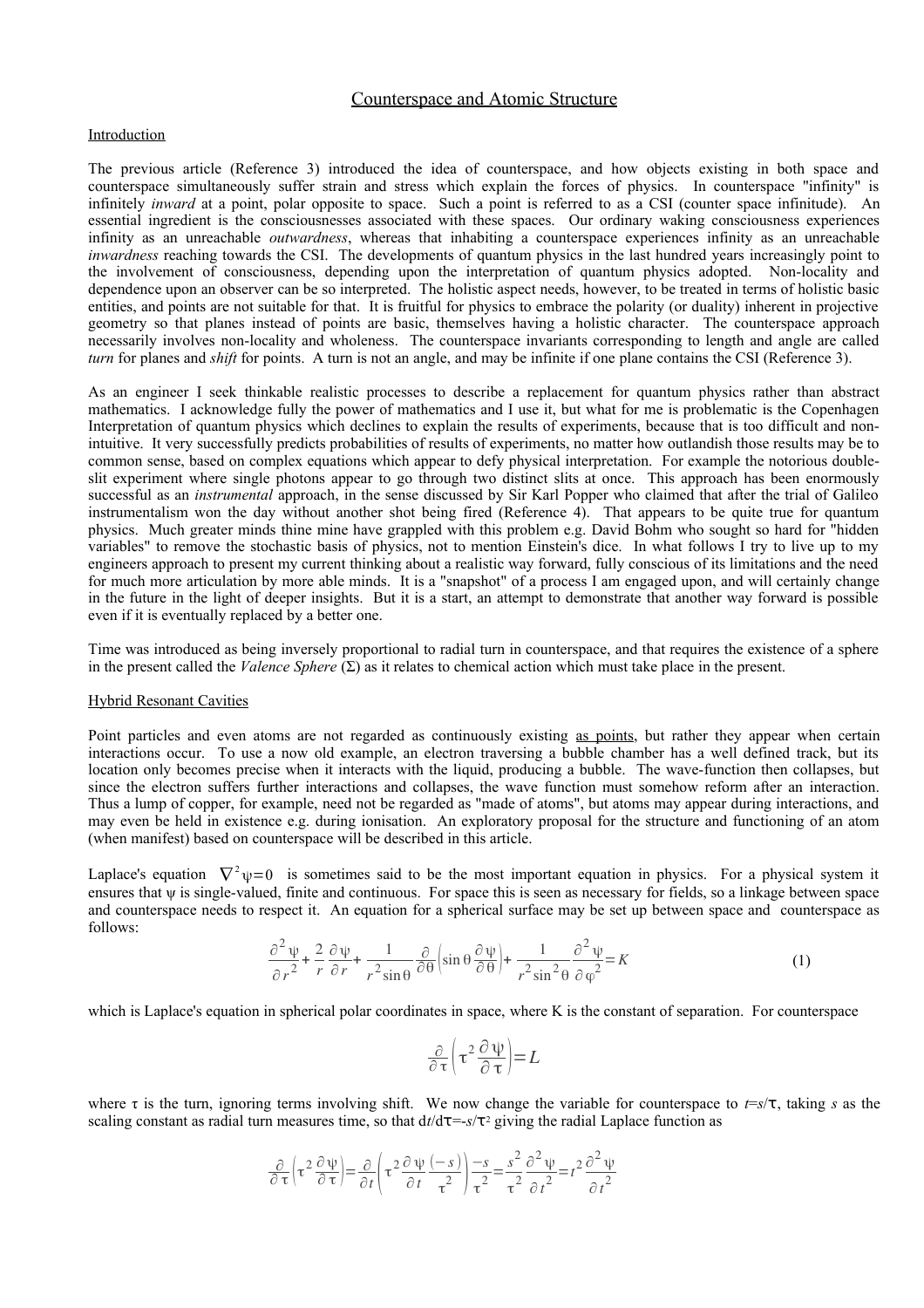Finally we must ensure K and L are the same, and as (1) has been divided by  $r^2$ , we must do the same for (2), giving us

$$
\frac{1}{v^2} \frac{\partial^2 \psi}{\partial t^2} = K
$$

where  $v^2 = r^2/t^2$ , yielding finally

$$
\frac{\partial^2 \psi}{\partial r^2} + \frac{2}{r} \frac{\partial \psi}{\partial r} + \frac{1}{r^2 \sin \theta} \frac{\partial}{\partial \theta} \left( \sin \theta \frac{\partial \psi}{\partial \theta} \right) + \frac{1}{r^2 \sin^2 \theta} \frac{\partial^2 \psi}{\partial \phi^2} = \frac{1}{v^2} \frac{\partial^2 \psi}{\partial t^2}
$$
(2)

This is the well-known spherical wave equation used to describe sound waves, explosions etc. where *r* is the instantaneous radius, θ the 'latitude' and φ the 'longitude'. We are spared having to solve it as the solution is well known:

$$
\psi = Y_{k,l}(\theta, \varphi) J_{\pm (l + \frac{1}{2})}(\omega r/v) e^{i \omega t}
$$
\n(3)

where *Y* is a surface spherical harmonic,  $\omega = 2\pi f$  and *J* is a spherical Bessel function which has equally spaced zeros due to the

 $\frac{1}{2}$  term in its subscript. It will be recalled that *Y* gives the pattern of oscillation magnitudes determined by θ and φ on a given instantaneous sphere, *J* gives the radial variation in magnitude as the wave expands and *f* is the frequency. Finally *v* is the radial velocity determined by the medium.

In the present context (3) describes a wave between space and counterspace, and so the standing wave interpretation is appropriate, and we imagine a linked bounding sphere of a resonant cavity in which the standing spherical wave exists. The potential  $\psi$  is that of the "ether" in counterspace. Thus there is an ether, but not the 19th Century variety as it is not an idealised physical quantity but exists in counterspace. We will learn more about it later. The frequency *f* is comparable to the Zitterbewegung.

### Linkages Based on Cavities

Such a hybrid cavity provides a means for seeing a linkage between space and counterspace as a process rather than as a mathematical abstraction. It could simply have been postulated, but it is better to see its possibility verified mathematically. A possible example of such a cavity in Nature is the Sun, which could be a warmth/heat cavity transforming etheric warmth into physical heat. A "point linkage" is now replaced by a hybrid heat cavity in which ψ relates to heat. This is the first example of an "ether". Equation (3) governs this, so let us start with hydrogen. Assuming a hydrogen atom, when manifest, is such a cavity with a node of *J* on the valence sphere  $\Sigma$  i.e. for *r* equal to the radius of  $\Sigma$ ,  $J_{\frac{1}{2}}(\omega r/v) = 0$ . If *l*=0 in (3) we have a simple uniform distribution in 'longitude' round Σ which is zero for *l*=0, but has a uniform oscillating magnitude at other radii. The other bound of the cavity is the Euclidean plane at infinity  $\Omega$ . Thus for a linkage between the spaces we require both  $\Omega$ and the counterspace infinity (CSI) at the centre of Σ. *J* is zero at infinity, satisfying the boundary condition for the cavity on Ω. Note that in counterspace the radius of Σ is ρ which is a finite turn between Ω and Σ, so the wavelength in counterspace is finite. The radii of the nodes are counterspatially equally spaced, which for a Euclidean consciousness means the spheres would appear to have radii seperated by increasing Δ*r* outwards, but that does not apply to space, noting that (3) is the spatial side of the cavity equation. In space *r* decreases inwards towards the CSI with equal spatial steps between the nodes. That means the transformation between space and counterspace implied is a projective polarity, and the counterspace spheres do not coincide with the spatial ones.

If any of  $r$ ,  $\nu$  or  $\omega$  change or are perturbed in (3) the valence sphere will no longer be at a node and other modes of (3) may be stimulated. An increased energy in the *l*=0 mode is then transferred to another mode so that the fundamental oscillation retains its node on Σ. The mode is governed by *k* in 'latitude', and I now take *k*=2*Z* (where *Z* is the atomic number, see rationale for this below) so that *l* may be -2, -1, 0, 1 or 2 for hydrogen, giving two modes for positive *l* corresponding to the possibility of one electron appearing for  $l=1$  as we will see,  $l=0$  relating to the non-ionised pure cavity state.  $l=2$  will be seen to have another significance. We note that  $1 < 0$  will be a further possibility requiring interpretation, if it arises. For other chemical elements Z is greater and more modes and electrons are possible. I am assuming, contrary to the Standard Model, that *there are no electrons* in a non-ionised atom, and also *no protons or neutrons*. The greater is the atomic mass number *A* the greater the frequency i.e. the mass of the atom relates to the frequency. If υ is taken to be the frequency of hydrogen then other isotopes have resonant cavity frequencies *A*υ. As there are no protons there is no 15 ton force between protons as in the conventional nucleus and thus no need for the strong force, or hypothetical quarks or gluons. Quite a simplification! Thus (3) is now

$$
\psi = Y_{2Z, l}(\theta, \varphi) J_{\pm (l + \frac{1}{2})} (A \, v \, r / V) e^{i A \, v \, t}
$$
\n<sup>(4)</sup>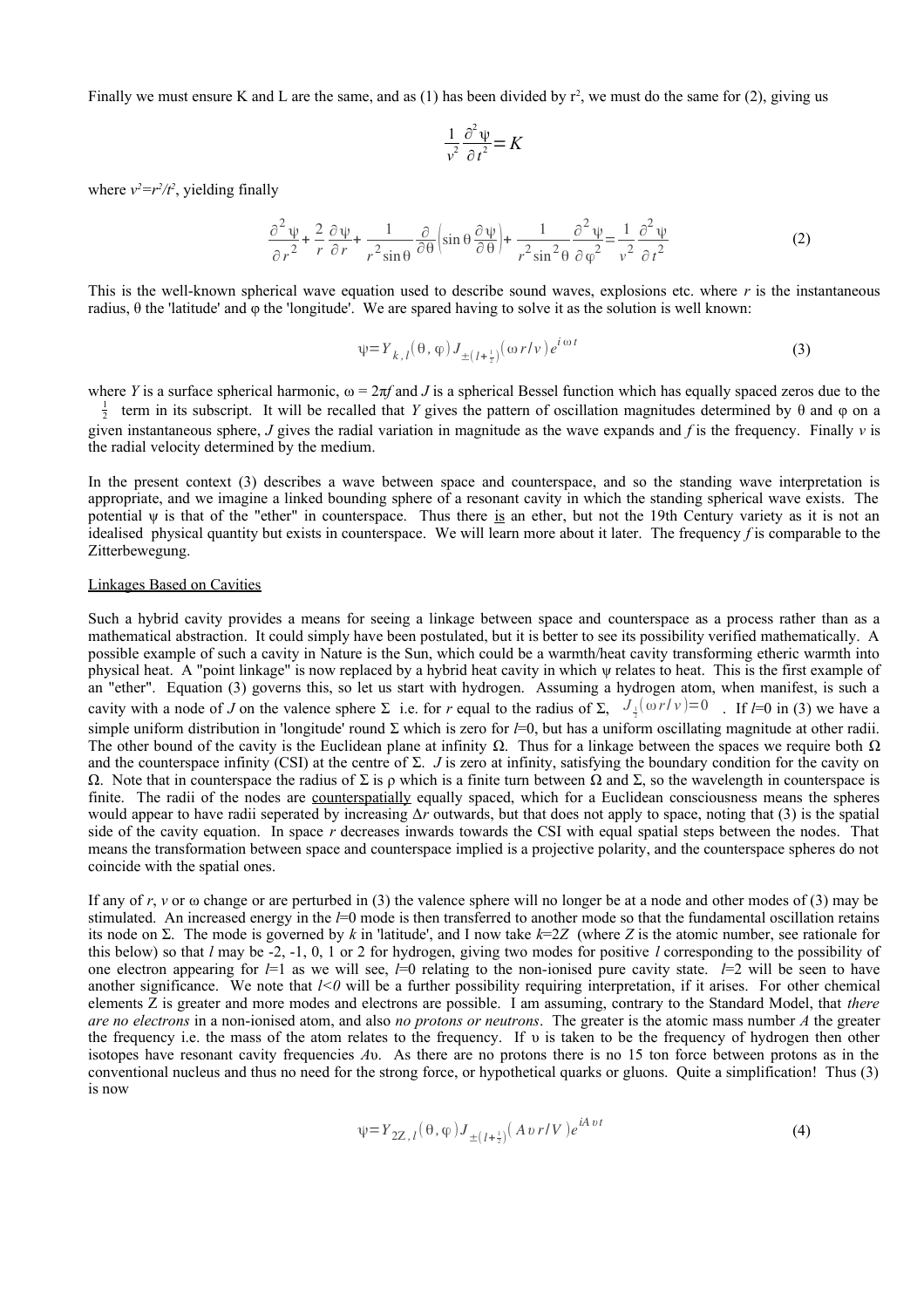replacing *v* with *V* to avoid confusion with υ. Since the valence sphere must have the same radius for all elements, and  $J_{\frac{1}{2}}(Av \, r/V) = 0$  for that radius for all elements,  $V \sim A$ , which makes sense. However since *V* may vary from that during ionisation (see below) we do not replace it with, say, *kA*.

The complexity of the Standard Model arises principally from the attempt to retain aspects of classical physics at the quantum level, and so tries to explain everything in terms of particles with mass, momentum, spin and orbital angular momentum. Yet the Standard Model cannot account for mass without importing the Higgs mechanism! Without mass only spin remains. The New Quantum Physics discarded the idea of orbits of electrons, for example, in favour of orbitals which are not even in a plane. Yet the underlying thinking still tries to bring in quantities like orbital angular momentum. What is essential are the quantum numbers and the quantum laws which they obey. Given those, all else follows. However, particles (other than atoms) do arise as we know, but they may be regarded mostly as transitory modes which decay, the proton and electron being the exceptions. In line with the above counterspace considerations, the proton is regarded as an ionised hydrogen atom when it is created, but not as part of the cavity. It also arises from the radioactive decay of  ${}^5$ Li, which again we may regard as ionised hydrogen. More on the electron later.

Mass is an important quantity, which must now be considered. In Reference 2 it was shown that frequency is proportional to momentum. What was not explained there was that the frequency involved is radial, as in a spherical cavity. That in turn implies a new concept: *radial momentum*. Since momentum may be related to mass I take radial momentum to relate to rest mass, noting that being radial it involves no translatory movement. Thus the frequency of our hybrid resonant cavity now gives us the mass of the atom in terms of the implied radial momentum, and so the relation of the resonant frequency to the atomic mass number *A* makes sense.

### Spinor Linkage

We now need to relate the metric linkage between space and counterspace to the cavity. Recall that the null vector

$$
x^2 + y^2 + z^2 = 0
$$

is related by Cartan (Reference 1) to the two components of a 2-spinor. It is a mysterious beast, as Cartan discovered the existence of an entity with invariant magnitude under the *three*-dimensional orthogonal group which has only *two* components. That is a 2-spinor. A four spinor arises similarly from a null plane. Now the equation of the absolute imaginary circle which determines the metric properties of Euclidean space was shown by Arthur Cayley to be

$$
x^2 + y^2 + z^2 = 0 = w
$$

in homogeneous coordinates, where *w* is the coordinate relating to the plane at infinity, which is zero to place the circle there. In reality it is a degenerate quadric as Cayley's metric proposes an invariant quadric. For counterspace the same formal equation describes the absolute imaginary cone (c.f. Reference 3), where now  $\{x \mid y \in \mathbb{R}\}$  are plane coordinates and  $w=0$  places the real vertex of the cone at the CSI (origin of coordinates). This formal identity suggests using the equation for the linkage between the two spaces, and the formal identity with the null vector of a 2-spinor suggests that a spinor is suitable for the linkage tensor between space and counterspace. Now every quadric may be interpreted as a projective polarity transformation, so the polarity encountered earlier may be taken as that of the spinor, with imaginary radius (see below). A projective polarity is a special case of a projective *correlation* which transforms points into planes and *vice versa*. The more general correlation may include a rotation (which is zero for a polarity). I further propose that there is such a rotation between the space and counterspace absolutes which is therefore included in the spinor transformation, amounting to a permanent 'spin'. This amounts to an *azimuthal strain* so I relate it to the atomic number *Z* since conventionally *k* in (3) is the *azimuthal quantum number*, which has been replaced by 2*Z* in (4). That was the rationale for introducing *Z* into (4). Thus this spinor relates to the electrical properties of the atom governed by *Z*. Then *Z*=*n*θ for some constant θ.

Now the linkage properties require a special scaling tensor, distinct from the linkage tensor (see Appendix A), which may be decomposed into two components: one is radially conservative and relates to the above spinor, while the other has curl and is suitable to describe magnetic properties. The tensor was derived for light with a scaling constant  $c$ , which decomposes into  $\varepsilon_0$ and  $\mu_0$ , the permittivity and permeability of free space which are scaling constants. Hence instead of the linkage tensor being a 2-spinor, a 4-spinor is proposed which consists of the above geometrical/electric 2-spinor together with a second 2-spinor related to the magnetic moment of the atom. Both relate to an imaginary unit sphere, see  $(A2)$  in Appendix A. Note that Dirac used a 4-spinor for his famous description of the electron.

The process that makes the spinor linkage real rather than abstract is the above correlation. This is identified with the oscillation of the cavity, so corresponding to e.g. oscillation of air in a sound wave we have a continous correlation between points and planes of space on their polar spheres (inside and outside Σ), including the rotation given by *N* in Appendix A. This well illustrates the nature of the intensive linkage involved, for the linked points and planes are not incident, and it is the rates of change of position and counterspace location which are linked, according well with an oscillation.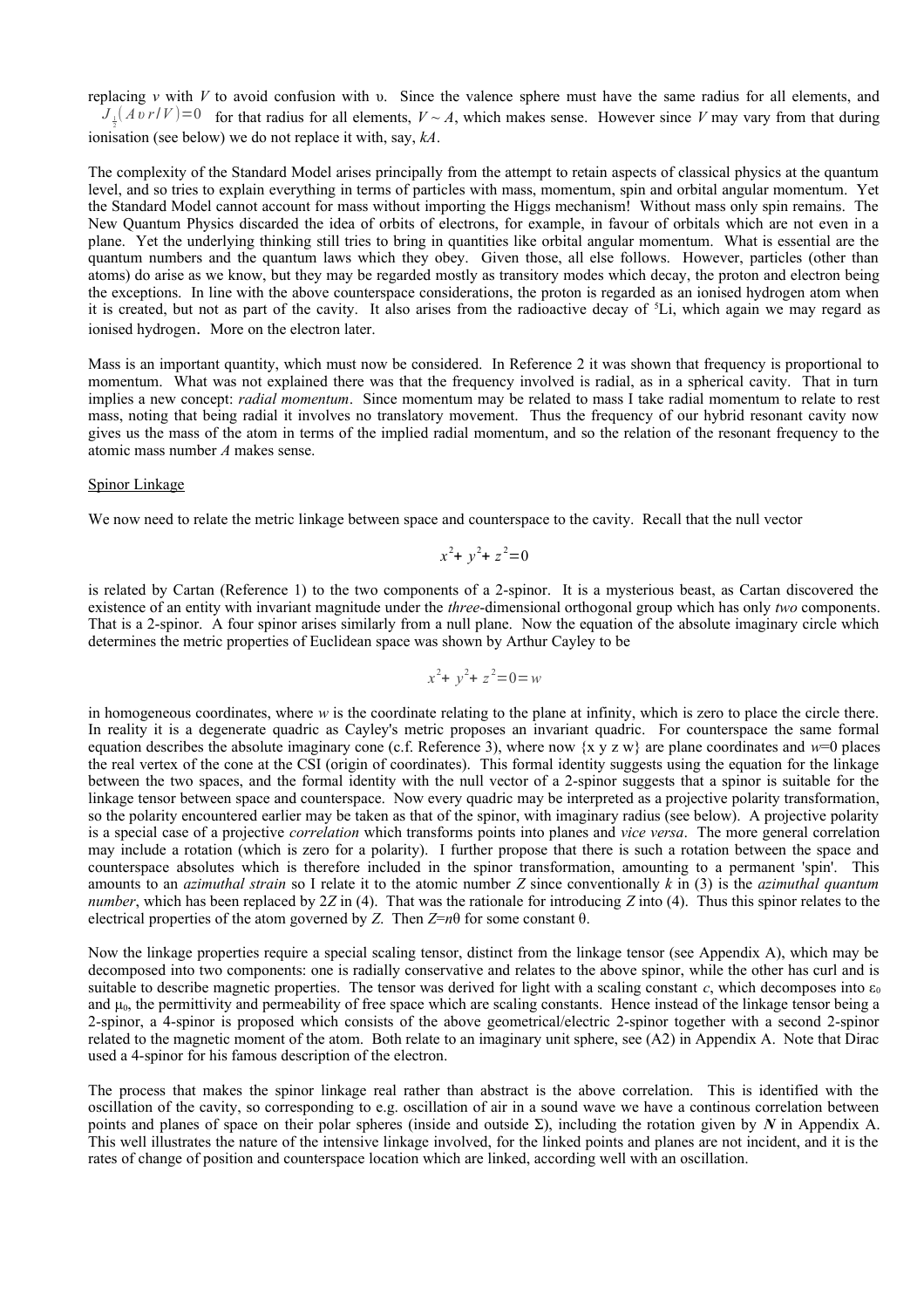### Ionisation

The electron is envisaged as an imaginary cone in line with the imaginary unit sphere associated with the linkage spinor and transformation above. An imaginary 45° cone is identical to an imaginary sphere, having a real vertex and a real but negative polar area. That makes its charge negative. Ionisation occurs when such a cone is emitted from a mode of (4) (see the next paragraph). All interactions with the electron take place at its real vertex. In affine geometry areas are only comparable for figures in parallel planes, or in the same plane. In counterspace, polar areas for polar-affine linkages are only comparable in polar-parallel points or in the same point. For the electron that means at its vertex e.g. two interacting electrons must share the same vertex (or their vertices must lie on a line through a counterspace infinity). The vertex is referred to as the *Affine Interaction Location* (AIL). For this reason the electron appears to be point-like in space as it only has one real point of contact, but neither the charge nor the mass are concentrated in that as conventionally. The AIL is analogous to the post box of a house, all correspondence entering the house through it; the house is not the post box, however. This neatly solves the problem of infinities in the Standard Model, where the electron has to be a point particle as otherwise is would blow itself apart due to the Coulomb force, and so the charge-density and mass-density have to be infinite (N.B. it is not 'smeared out' conventionally by the wave function; the latter describes the probabilities for its point location in accordance with the Born Interpretation of the wave function). The Coulomb force does not operate pointwise for our counterspace model, and only acts between atoms and electrons as a whole, but not within either. The mass of the electron is given by its radial momentum. An electron counterspace (ECS) is postulated in which all electrons exist. Their CSIs are at their AILs. Thus ionisation involves a coupling between the parent cavity and the ECS so that the energy is transferred to the latter via the coupling (see the paragraphs below on coupled oscillators). Electrons are created by ionisation; they do not exist in a non-ionised atom.

After loss of an electron a cavity has reduced radial momentum due to the loss of mass. That means the frequency is slightly reduced, so *V* decreases in (4) to maintain a node on  $\Sigma$  i.e. r is not changed as it is that of  $\Sigma$ . A change in *V* is consistent with the change in frequency, as neither *A* nor υ can change in (4). Due to its coupling with other like atoms (see Coupled Oscillators below) there is a different kind of energy exchange with other atoms than in the non-ionsed state, which is what makes it an ion.

#### Coulomb Force

In Reference 2 the chord law is described which generates a repulsive force between disinct affinely-related CSIs, due to affine strain. This accounts for the Coulomb force. Thus it does not act within a cavity but between cavities, emphasising again that no strong force is needed as conventionally. The force between electrons and between atoms is repulsive, but since the polar area of electrons is negative that between electrons and atoms is an attraction. Since electrons always experience repulsion, there is a permanent strain within the ECS. However between atoms there is only a strain if they are ionised, giving the positive-charge repulsion.

#### Farewell Ferrer

Returning to the spherical harmonic *Y* in (3), Ferrer's function  $T_k^1(\cos\theta)$  describes the 'latitude' variation of *Y*. Now this has a bit of a history, as the function actually derived for the solution of Laplace's equation is the associated Legendre function

$$
P_{k}^{l}(\mu) = (\mu^{2} - 1)^{l/2} \frac{d^{l} P_{k}(\mu)}{d \mu^{l}}
$$

where  $\mu$  is the independent variable and  $P_k(\mu)$  is a Legendre function. For spherical polars  $\mu$ =cos $\theta$ , which makes  $P_k^{\perp}$  imaginary for odd *l*. Rather embarrassing! So Ferrer proposed replacing  $μ²-1$  with 1- $μ²$ , resulting in  $T_k$ <sup>1</sup>(cosθ) which also satisfies equation (2). However I have retained  $P_k^l$ , or  $P_{2Z}^l$ , which results in imaginary odd *l* modes and real even-*l* ones. The reason for this is that the electron is related to an imaginary cone (see above) which may be realised by this use of  $P_{2Z}$ <sup>'</sup>. The potential involved for the odd modes is distinct and is called the 'light ether' as it may give rise to ionisation or emission when a mode is rendered unstable i.e. (4) is no longer obeyed. It is rather satisfying to revert to the true mathematical solution to meet our requirements.

If a node is no longer on the valence sphere there are oscillations in magnitude on its surface with a pattern given by *Y* in (4) and an amplitude given by *J*. They are in counterspace as they are physically timeless, being confined to the present as they remain always in Σ, and so are oscillations in planar intensity, the magnitudes being represented by that of *Y* at the tangent points. This applies to the even-*l* modes which are real. These oscillations concern a third kind of "ether" as they are not radial oscillations, and being confined to the valence sphere they concern what was called the "chemical ether" in Reference 2 (after Rudolf Steiner). A philosophical issue is encountered here as we end up with oscillations independent of time. This is resolved by noting that if they are purely in counterspace no physical time contradictions arise as counterspace determines 'time' for the physical world.

Thus it is the intensity of this ether which is oscillating in the planes, and for that to happen there needs to be a coupling of the warmth and chemical ethers so that an actual activity occurs in  $\Sigma$  which can lead to physical processes. Since time elapses in physical processes, such action involves a transfer of some kind from or between those oscillations, which takes time.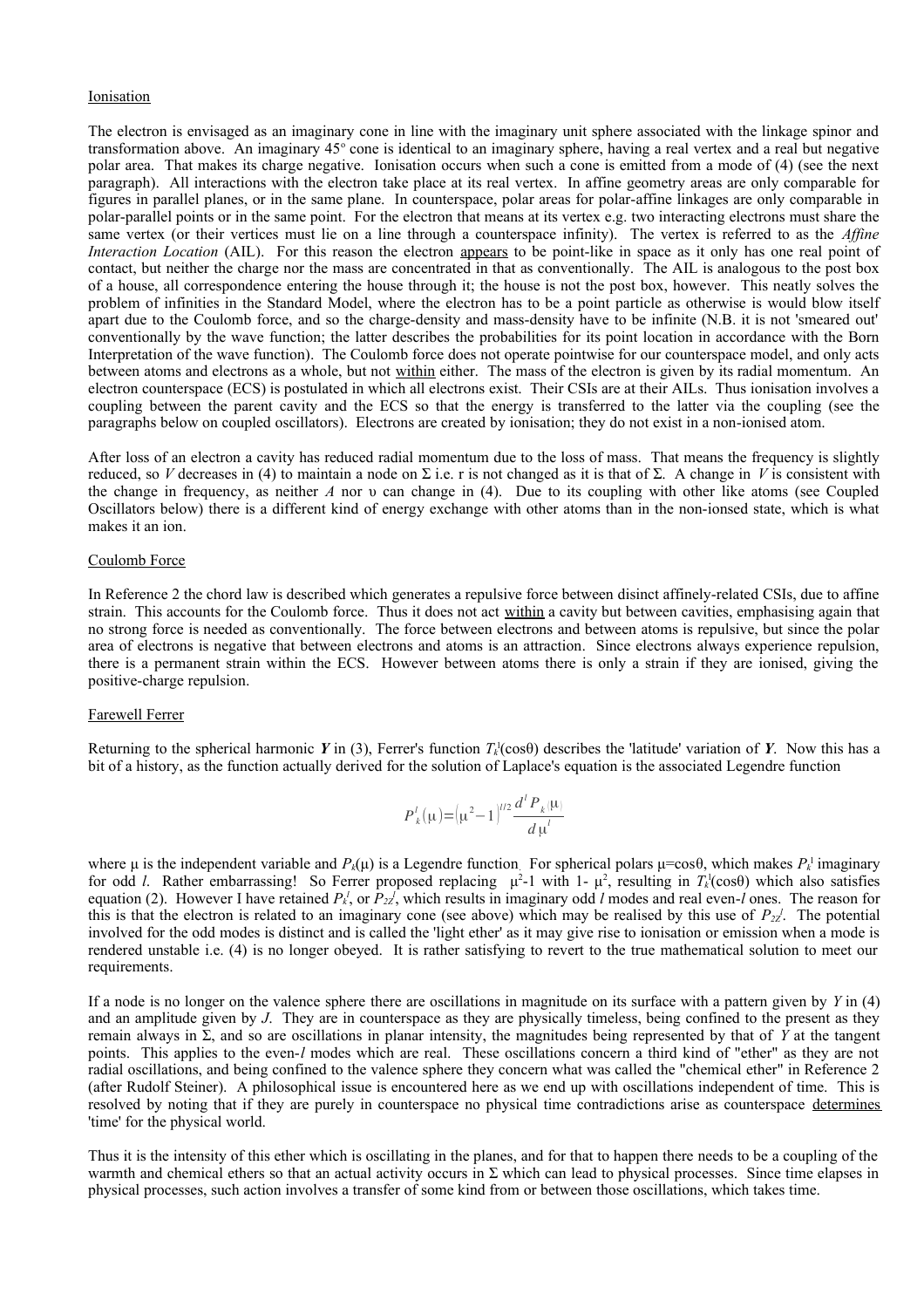The conclusion is that the odd modes allow for up to *Z* electron modes (not necessarily electrons), and the even modes allow for up to *Z* chemical modes. Chemistry has been divorced from electrons within the atom, unlike in the Standard Model, but not necessarily between atoms.

### Absorption and Emission

One process for absorption has already been described: a change in frequency of the cavity oscillation due to absorption of energy results in Σ not being at a node in (4), and to restore that the absorbed energy is transferred into a mode of (4) with *l*>0.

Photons have real polar area and must be emitted from even modes. Conventionally the radii of the electron orbitals are determined by Laguerre polynomials, and the inter-orbital energy differences explain the Balmer Series. The counterspace approach does not so far postulate orbitals, and all action is related to the valence sphere Σ. The Balmer and Lyman etc. series arise from polar areas of cones tangential to  $\Sigma$  as in Reference 2, the expression being

$$
polar area = k^2 \pi \left(\frac{1}{r^2} - \frac{1}{h^2}\right)
$$

where *h* is the radial distance of the vertex of the cone from the CSI, *r* is the radius of  $\Sigma$  and *k* is the scaling factor between space and counterspace. *h* is the radius of the vertex of the photon cone when it detaches from  $\Sigma$  and is thus emitted. Since it must detach when *h* is at a node of *J* in (4) so that none of its energy remains in the cavity, and since the nodes are equally spaced for a *spherical* Bessel Function, it follows that there is an integral relation between *r* and *h*, as required for those series. The reason for this integral relationship was not apparent in Reference 2.

It is important to recall (Reference 3) that a photon cone has no frequency or wavelength. However solution of the differential equation for absorption shows that at the moment of absorption a frequency arises related to the polar area of the cone. Since light can only be studied experimentally by observing its interaction with matter, it is generally assumed that photons always have a wavelength, leading to all manner of conclusions including cosmological ones. The current work solves the particle/wave duality as neither exist except during interactions, and all macroscopic conclusions based on wavelength are thus suspect. Furthermore, as shown in Reference 2, light does not have a velocity, the number *c* being the scaling constant between space and counterspace. This also affects cosmological conclusions based on the velocity of light.

### Coupled Oscillators

If two pendulums of equal length (period) are suspended at separate points from a horizontally supported length of string, and one is set oscillating, the oscillation of the first gradually decreases in amplitude while the other increases until the first stops altogether. The process continues cyclically, each pendulum stopping in turn. This is an example of *loosely coupled oscillators* (LCOs), the tension in the string determining the looseness of the coupling. What happens in more detail is that the pendulum that is transferring energy to the other lags it in phase by  $90^\circ$ . It has to stop completely before the reverse process can occur as then it must lead by 90°. If the pendulums are of different periods then the one that starts at rest goes through the above cycle but the other increases and decreases in amplitude without ever stopping. A more detailed study based on a computer simulation of two coupled simple harmonic oscillators shows that the periods are not constant but vary slighly, typically by a few percent, during the cycle. This finding is of importance for the possible coupling of cavities.

Two cavities could be coupled in which case a cyclic energy exchange could occur as above. The variation in amplitude of the cavity oscillation is now important, as two coupled cavities could exchange energy and thus their amplitudes would vary. So far the amplitude has tacitly been assumed to be fixed, on the grounds that the radial momentum and thus mass is fixed for a given frequency. A change in energy may either lead to stimulation of a mode of (4) for *l*>0 to accept excess energy, or to a rise in temperature or to a change in *A*. A small variation could not lead to a change in *A*, and the most likely outcome is a change of temperature. Noting that temperature affects the scaling between space and counterspace, that change would allow the amplitude to change slightly. Thus temperature is raised by this means, and the implication is that above absolute zero small cyclic variations of amplitude always exist. Absorption is quantised by (4) so absorption of an incident photon cone of the right energy stimulates an even mode of (4) rather than affecting the temperature.

The cavities are linked by their *Primary Counter Space* (PCS) i.e. the assumption is made that each element has its own counterspace and CSIs, and therefore cavities, exist in it. This provides the coupling for the oscillators.

Heat energy is stochastic in nature, which is exemplified above by the random phases of the cavity oscillators. If a cavity increases in temperature above the mean for the material the other cavities will generally take it back again. It depends upon the effective phase of the rest of the population and if it lags, the temperature of the single cavity could rise, but on average as the phases vary it will reduce again. Interesting practical possibilities arise if the phases could be influenced.

If a sufficiently large amount of energy is absorbed *A* could be increased, leading to another isotope of the element. This would require a (relatively) large change of the order of the energy of a hydrogen atom  $(1.5x10^{-10}$  Joules). A very large temperature increase could effect this, as is well known. It is clear why such large temperatures are required for most nuclear reactions. The reverse process is more interesting. If the cavity could be compelled by some means to lose a small amount of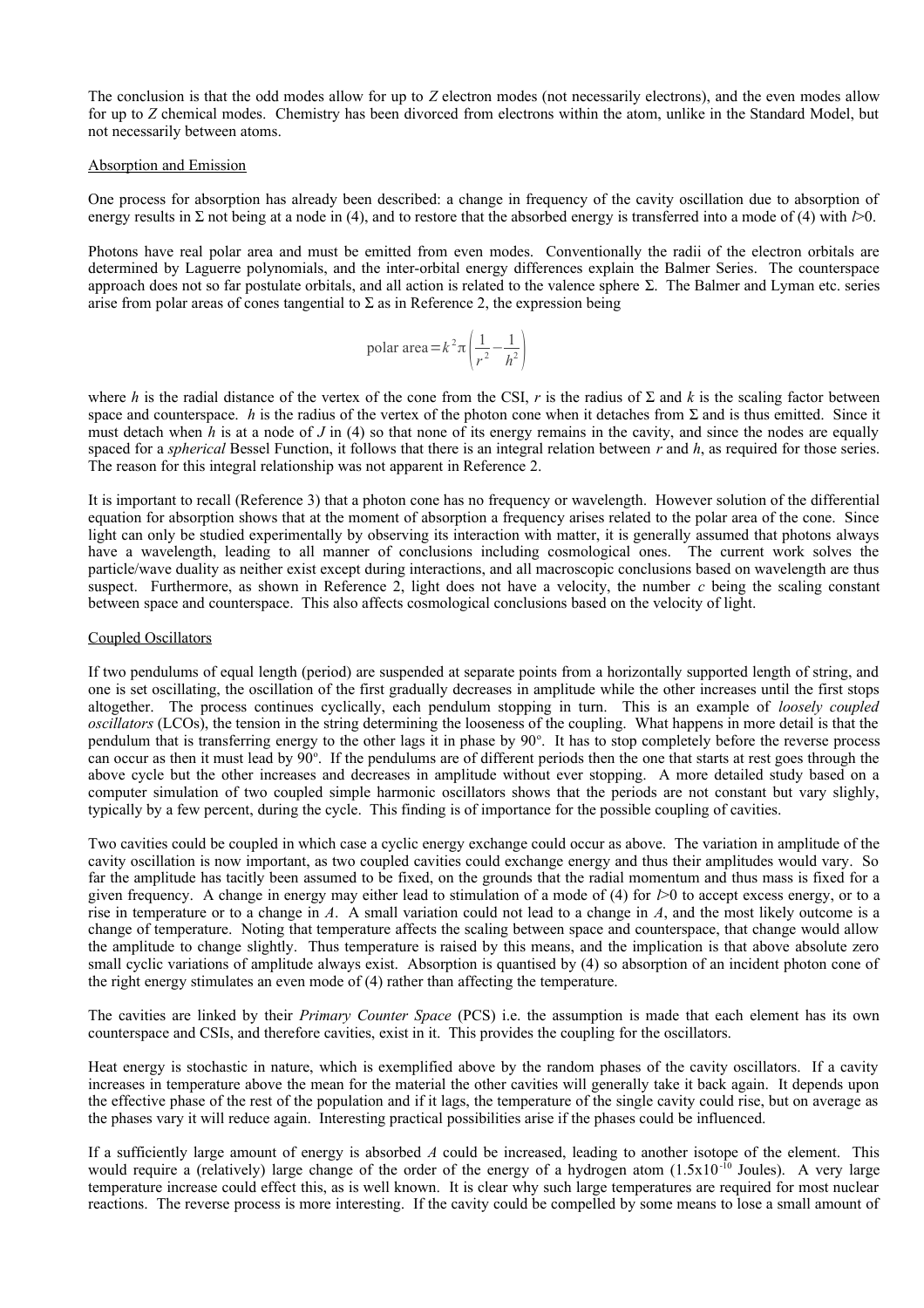energy it could react by emitting energy and reducing *A*. The loss could arise from another kind of coupling. Only radioactive <sup>5</sup>Li emits protons, so it would be a candidate for such a change, but *Z* would have to change too. Otherwise α and β decay are most likely from experience. The above mentioned frequency variation experienced by coupled oscillators can represent appreciable energy for large *A*, and the simulation suggests that for *A* around 200 and above there is sufficient energy for α decay. That is exactly what occurs in practice, the only α emitters with *A* less than 200 being <sup>8</sup>Be <sup>8</sup>B <sup>12</sup>B <sup>20</sup>Na <sup>24</sup>Al and <sup>32</sup>Cl. A very large variation in frequency is required for such low-*A* oscillators to reach the required energy, consistent with a phase difference of 90°, which may be attained at the moment of phase reversal when one oscillator has the excess energy required at the expense of the other. This has been demonstrated by the simulation. In practice many oscillators are linked so this would occur for a single cavity having the excess energy at the expense of the rest of the population, which is why it suffers the decay. The probability of this happening determines the half-life. It is necessary now to turn to large assemblages of oscillators.

If a very large number of cavities are linked, and the linkage is loose, then energy exchange is possible. A single cavity 'sees' many phases which will sum to a single resultant phase with which it may interact. Heat energy is one result as seen earlier, involving small frequency variation. As a result phase-locking of the whole population is unlikely as that would imply a temperature of absolute zero. It could apply, though, to a Bose-Einstein condensate where the temperature has been reduced to near absolute zero, and the phase-lock will cause the whole population involved to behave like a single cavity.

Different elements are less likely to interact via modes of (4) as the patterns of the surface spherical harmonics *Y* are different as *Z* is different for each element. Now *Y* is zero round the 'equator' for all modes with  $l \neq 0$  but paralled planes at another 'latitude' tangential to a group of cavities, arranged in a simple lattice, could yield planar couplings. Thus if a set of planes of the lattice are coincident then the distinct intensive oscillations at tangent points to members of the lattice could become coupled oscillators. The strength of the coupling would depend upon the overlap of the two associated Legendre functions given by the two values of θ in (4) - while *l* determines the number of possible coupled lattice orientations. There is appreciable overlap if an enveloping cylinder is taken (i.e. tangent planes for all θ), which for given *Z* and *l* is fairly constant for other *Z*'s and the same *l*, but gradually increasing with *Z*. The modes have to be energised, and the chemical even-*l* modes are envisaged. A cylinder is sensible as all its tangent planes anyway exist, so a crystal lattice affords this kind of coupling, in all applicable directions. The coupling (overlap) is much less for distinct values of *l,* which would apply to a heterogeneous crystal.

A similar argument applies to odd-*l* modes which are envisaged as the electrical "conduction band" when energised, and are involved in the metallic bond. As conventionally, this is quantised by *l* in (4).

### Beta Decay

If *Z* changes, normally β decay results. If an odd mode of (4) is energised, then a change in *Z* will render the mode invalid and may cause emission of an electron, resulting in β decay if *Z* increases or else β<sup>+</sup> decay. A change in *Z* implies a change in the azimuthal strain of the rotation *N* associated with the spinor coupling. Separate spatial and counterspatial couplings of the oscillations between atoms would lead to strain which could not endure, so a change in *Z* could be caused by that. Again this would be between an atom and the rest of the population, so that atom would suffer the decay.

### Chemical Bonds and Compounds

A cavity could contain several standing waves with distinct frequencies. This is seen as the basis of chemical compounds. In the case, for example, of CH4 the four instances of hydrogen will have distinct phases in the cavity. This approach does not explain compounds based on the ionic (electrovalent) bond which does involve electrical activity, so it is the basis of the covalent bond which conventionally requires sharing of electrons. It is very strong as the bonding is the most intimate possible. It is 'covalent' because the valency determines which atoms can share a cavity, and how. A linkage between the cavities must be established for this interaction to take place, and for a coupling the energy would have to be totally transferred to the parent CSI e.g. carbon above.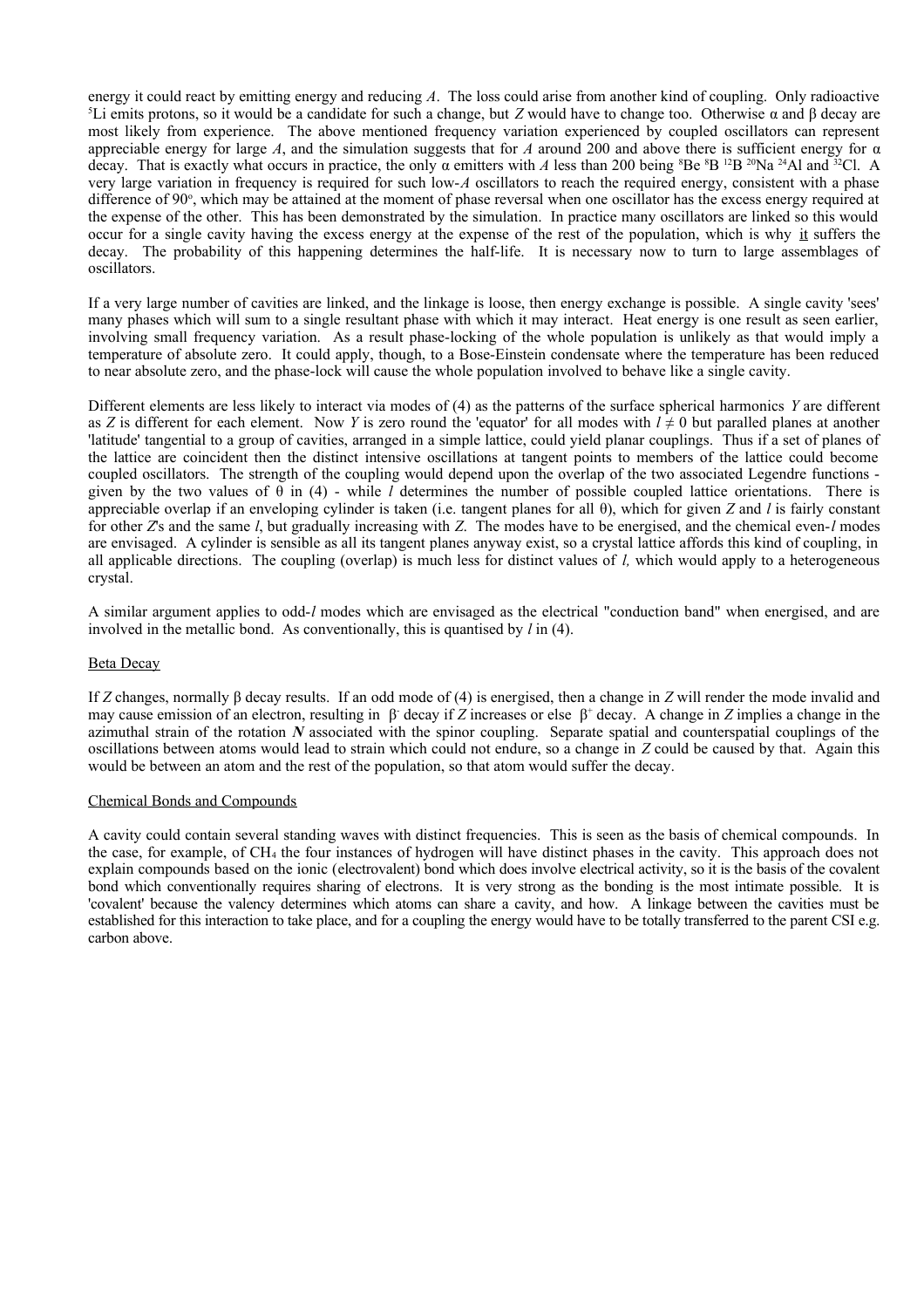### Valency

The valency of an element relates to the way an atom manifests i.e. the even-*l* mode of (4) involved, its magnitude being determined by *J*. If an interaction occurs then modes of oscillation of (1) with *l*>0 are added to that of the heat cavity.  $J_{\pm (l+\frac{1}{2})}(Av \, r/V)$  differs from  $J_{\pm \frac{1}{2}}(Av \, r/V)$  for the heat oscillation at *r*, so the hybrid oscillation manifests in space on the VS. The following graph shows the variation of *J* (ordinate) with *l* (abscissa) for fixed *Avr*/*V* such that  $J_{\frac{1}{2}}(A \nu r/V) = 0$ 



The small-*l* modes have the greatest amplitude, the magnitude for *l*=8 already being down to 0.000276 while that for *l*=10 is less than 8.5x10<sup>-6</sup>. Because the modes are <u>on</u> the VS they are real even-order ones rather than radial odd-order ones. Thus a large increase of energy will mostly lie in the *l*=2, 4 and 6 modes, which accords with the valency which is associated mostly with  $l=2$  and  $l=6$  corresponding to the conventional *s* and *p* shells. The larger *l* modes will anyway be filled by heat energy as they are of such small amplitude. This investigation remains incomplete.

### Transient Atomism

Atoms and molecules as characterised above are postulated to exist only during interactions. Otherwise there is a node of *J* in (4) on the valence sphere which means the cavity is not manifesting atomistically in space. Most if not all interactions result in the manifestation of atoms for the duration of the interaction. But a lump of, say, copper is certainly manifest as a whole. In Reference 2 the treatment of gravity postulated "CSI pooling" so that each crystalline domain has such a "pooled" CSI. That is well represented here by the cavities remaining essentially in counterspace with their nodes on  $\Sigma$ . The extent or size of a crystal depends upon the number of pooled cavities, with their common CSI at the centre of gravity.

When an atom manifests then surface planar oscillations appear on the surface of  $\Sigma$  as described earlier, which means that its chemical properties become apparent during the interaction. They will depend upon the magnitude of *J* on Σ. Coupling of the planar oscillations with other manifest atoms allows the interaction to proceed. Odd order modes of (4) determine the electrical properties of the atom, while the magnetic ones depend upon the second 2-spinor. Thus when an atom manifests it does so in a well defined manner with consistent chemical and electrical modes which are the same whenever it manifests, but are then subject to change during the interaction.

The nature of the valence sphere has not been explained. That is, how does it act as a cavity "wall"? After all, it is not made of anything! Interactions can only take place in the present (Relativity aside for the moment for local action), and the "wall" is the necessity to interact with other manifest atoms in the present, which is avoided by keeping a node of *J* on Σ.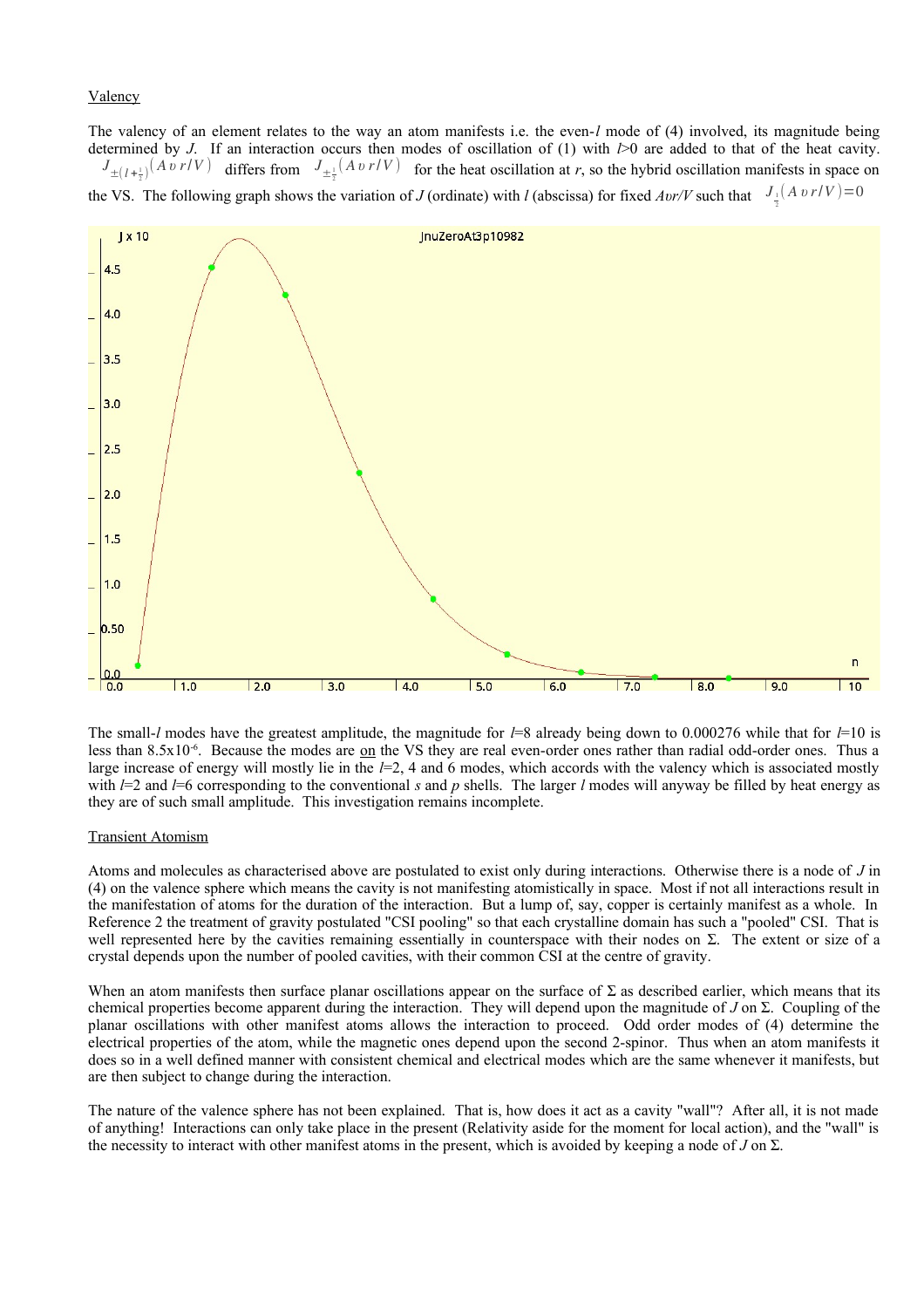### Heisenberg's Uncertainty Relation

As mentioned in Reference 2, many quantities exist for affine rather than metric linkages, and become metric during an interaction. This notably applies to light, which is probably the most developed area there. Quantities may co-exist at the affine level, causing no strain, but which become incompatible at the metric level during an interaction. This is seen as the source of the uncertainty relationship. No reason for bifurcation of the world seems necessary on this view.

### Many Worlds

In current physics the many-worlds model seems to have won the day. The quantum bifurcation basis for that, as mentioned above, is not accepted here. The monumental contravention of the law of conservation of energy seems quite implausible. Where does the energy come from to create a new universe? Not just one or two, either, but uncountably many when the number of interactions occurring all the time is taken into account. William of Occam must be turning in his grave!

### **Conclusion**

This is a report on work that is ongoing, and considerable further work is not included as it is "in the melting pot". That a nonmaterialistic approach to modern physics is possible is demonstrated, but this report is based on the fourth of a series of ongoing proposals as the ideas develop. So it is far from the last word on the subject. The essential idea that a non-material "ether" world interacts with the physical through strain and stress is the main thrust.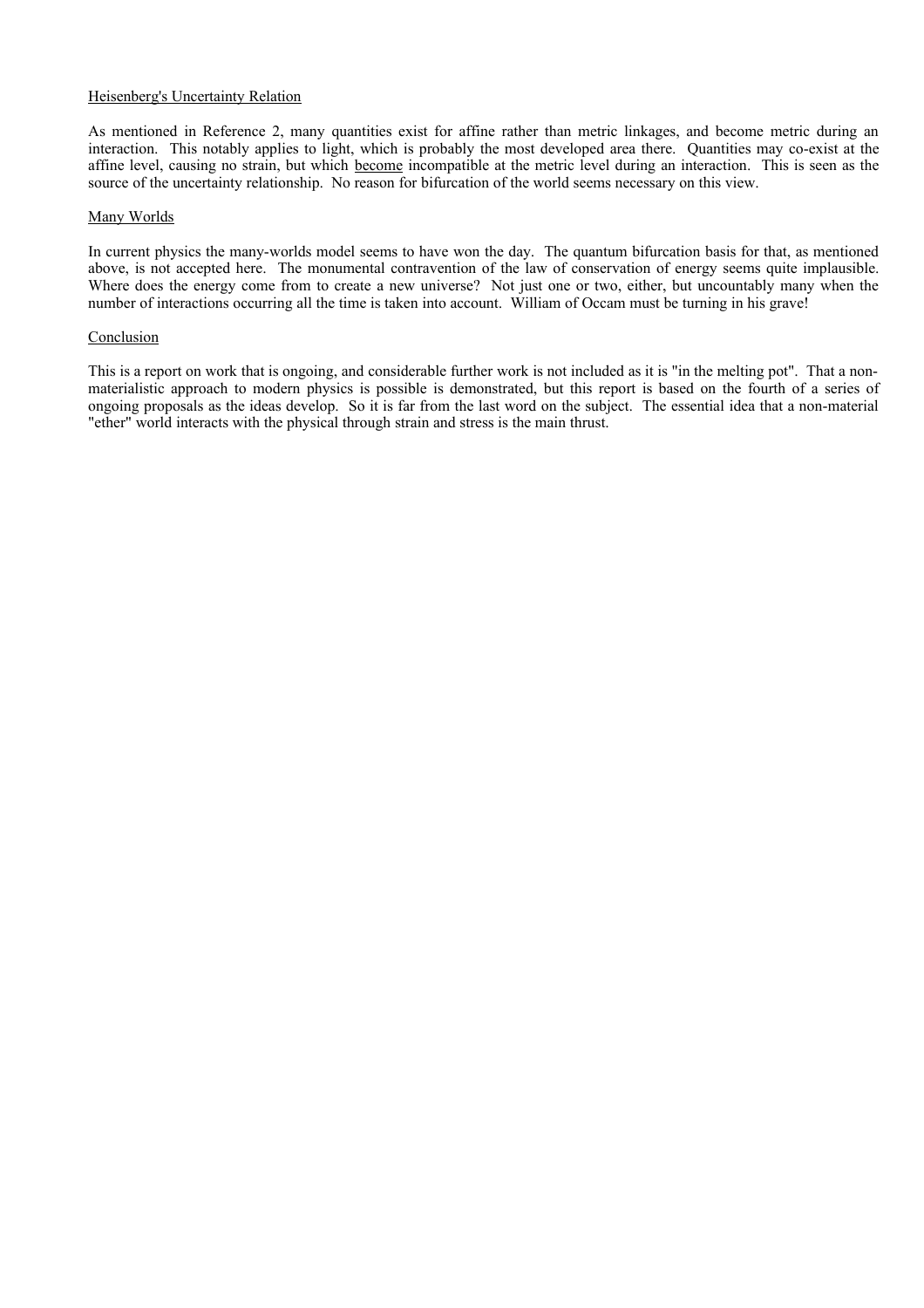**References** 

- 1. Cartan, Élie, *The Theory of Spinors*, Dover 1966
- 2. Thomas, N.C., *Science Between Space and Counterspace,* New Science Books, London 1999, reprinted 2008 by Temple Lodge Press.
- 3. Proceedings of the ANPI 32, *A Brief Introduction to Counterspace* , Thomas.
- 4. Popper, Karl R. , *Conjectures and Refutations*, Routledge & Kegan Paul, London 1984.

Web page: www.nct.anth.org.uk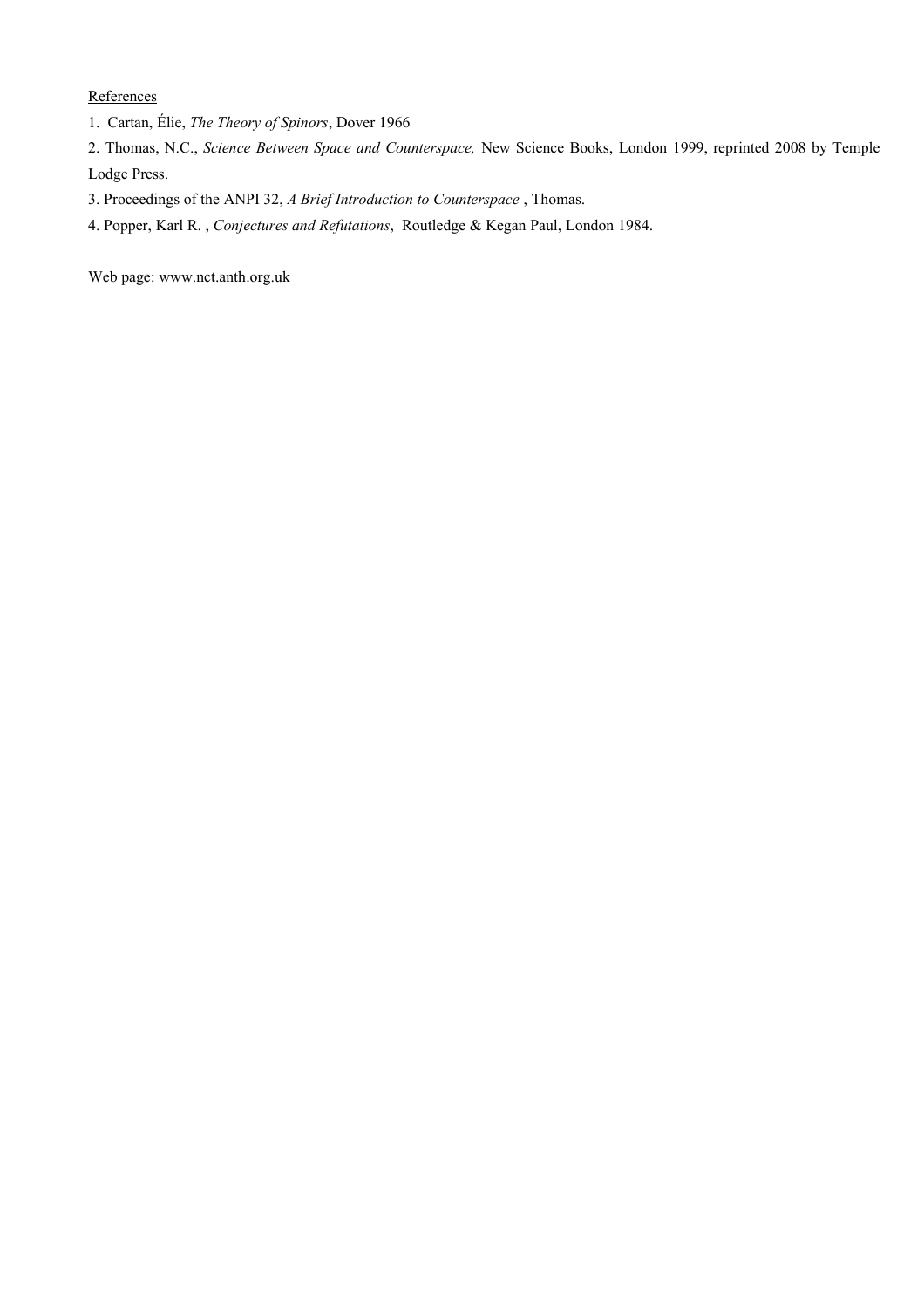# Appendix A

## Intensive Scaling Tensor

The work with light (Reference 2) scaled the perpendicular distance r of a plane from the CSI to its turn  $\tau$  in from Euclidean infinity in an extensive manner as  $r = ct = c^2/\tau$  where  $t = c/\tau$ . This is associated with a diagonal scaling Jacobean *J* relating turn to length. As intensive scaling is more suitable (e.g. at a point), it is better to scale rates of change, but such that the results from the extensive approach are not lost. A new scaling Jacobean *J* will now be derived for this. Taking spherical polar coordinates for the spatial coordinates  $\{x_1x_2x_3\}$  and counterspatial coordinates  $\{\xi_1 \xi_2 \xi_3\}$ :

*x1=r.*cosθ.cosφ, *x2=r.*cosθ.sinφ, *x3=r*.sinθ

ξ<sub>1</sub>=τ.cosθ.cosφ, ξ<sub>2</sub>=τ.cosθ.sinφ, ξ<sub>3</sub>=τ.sinθ

then e.g. ∂*x1*/∂ξ2=(∂*x1*/∂r)(∂*r*/∂τ)(∂τ/∂ξ1)=(cosθ.cosφ)(d*r*/dτ)/(cosθ.sinφ)=cotφ.d*r*/dτ etc. assuming θ and φ are constant and angles scale directly to shifts. Thus as  $cot\varphi = \xi_1/\xi_2$  and similarly for the other  $\partial x_i/\partial \xi_i$ , and as  $dr/d\tau = -c^2/\tau^2$  (assuming velocity=*c* for light), we have

$$
J = \frac{-c^2}{\tau^2} \begin{bmatrix} \frac{\xi_1}{\xi_2} & \frac{\xi_1}{\xi_3} \\ \frac{\xi_2}{\xi_1} & 1 & \frac{\xi_2}{\xi_3} \\ \frac{\xi_3}{\xi_1} & \frac{\xi_3}{\xi_2} & 1 \end{bmatrix} = \frac{-c^2}{\tau^2} S
$$
(A1)

where τ<sup>2</sup>=ξ<sub>1</sub><sup>2</sup>+ξ<sub>2</sub><sup>2</sup>+ξ<sub>2</sub><sup>2</sup>. That |**S**dξ|=dτ is easily verified, which yields dr=|**J**dξ|=-*c*<sup>2</sup>dτ/τ<sup>2</sup> as required, the integral then giving the same results as for extensive scaling i.e.  $r = c^2/\tau$ . It is also readily verified that (A1) is a tensor. Now *J* may be factorised as follows:

$$
J = \begin{bmatrix} \frac{i}{\epsilon \tau} & \frac{\xi_1}{\mu \tau} & \frac{\xi_1}{\mu \tau \xi_2} & \frac{\xi_1}{\mu \tau \xi_3} \\ \frac{\xi_2}{\epsilon \tau} & \frac{i}{\mu \tau \xi_1} & \frac{\xi_2}{\mu \tau} & \frac{\xi_2}{\mu \tau \xi_3} \\ \frac{\xi_3}{\mu \tau \xi_1} & \frac{\xi_3}{\mu \tau \xi_2} & \frac{i}{\mu \tau} \end{bmatrix} = \frac{i E}{\epsilon \tau} \frac{i M}{\mu \tau}
$$
(A2)

since  $c^2=1/(εμ)$  where  $ε$  is the permittivity and  $μ$  the permeability of the medium ( $ε_0$  and  $μ_0$  for free space). These are taken as scaling constants for electricity and magnetism. The first matrix is a tensor suitable for an electric field, being symmetrical giving a conservative radial field. The second tensor is not symmetrical, and *M* may be partitioned as follows:

$$
\frac{1}{2} \begin{bmatrix} 2 & \frac{\xi_1}{\xi_2} + \frac{\xi_2}{\xi_1} & \frac{\xi_1}{\xi_3} + \frac{\xi_3}{\xi_1} \\ \frac{\xi_1}{\xi_2} + \frac{\xi_2}{\xi_1} & 2 & \frac{\xi_2}{\xi_3} + \frac{\xi_3}{\xi_2} \\ \frac{\xi_1}{\xi_3} + \frac{\xi_3}{\xi_1} & 2 & \frac{\xi_2}{\xi_3} + \frac{\xi_3}{\xi_2} \\ \frac{\xi_1}{\xi_3} + \frac{\xi_3}{\xi_1} & \frac{\xi_2}{\xi_3} + \frac{\xi_3}{\xi_2} & 2 \end{bmatrix} + \frac{1}{2} \begin{bmatrix} 0 & \frac{\xi_1}{\xi_2} - \frac{\xi_2}{\xi_1} & \frac{\xi_1}{\xi_2} - \frac{\xi_3}{\xi_1} \\ \frac{\xi_2}{\xi_1} - \frac{\xi_1}{\xi_2} & 0 & \frac{\xi_2}{\xi_3} - \frac{\xi_3}{\xi_2} \\ \frac{\xi_3}{\xi_1} - \frac{\xi_1}{\xi_3} & \frac{\xi_2}{\xi_2} - \frac{\xi_2}{\xi_3} & 0 \end{bmatrix} = Q/2 + N/2
$$
(A3)

*Q* is a quadric which is of rank 2 consisting of two points determining a dipole with a bundle of planes in their common line (with coordinates ξi). *N* must have a zero determinant since *Q* does, and represents a null polarity as it is skew-symmetric. In other words *N* represents a field with curl suitable for a magnetic field. Thus *M* represents a magnetic dipole combined with a